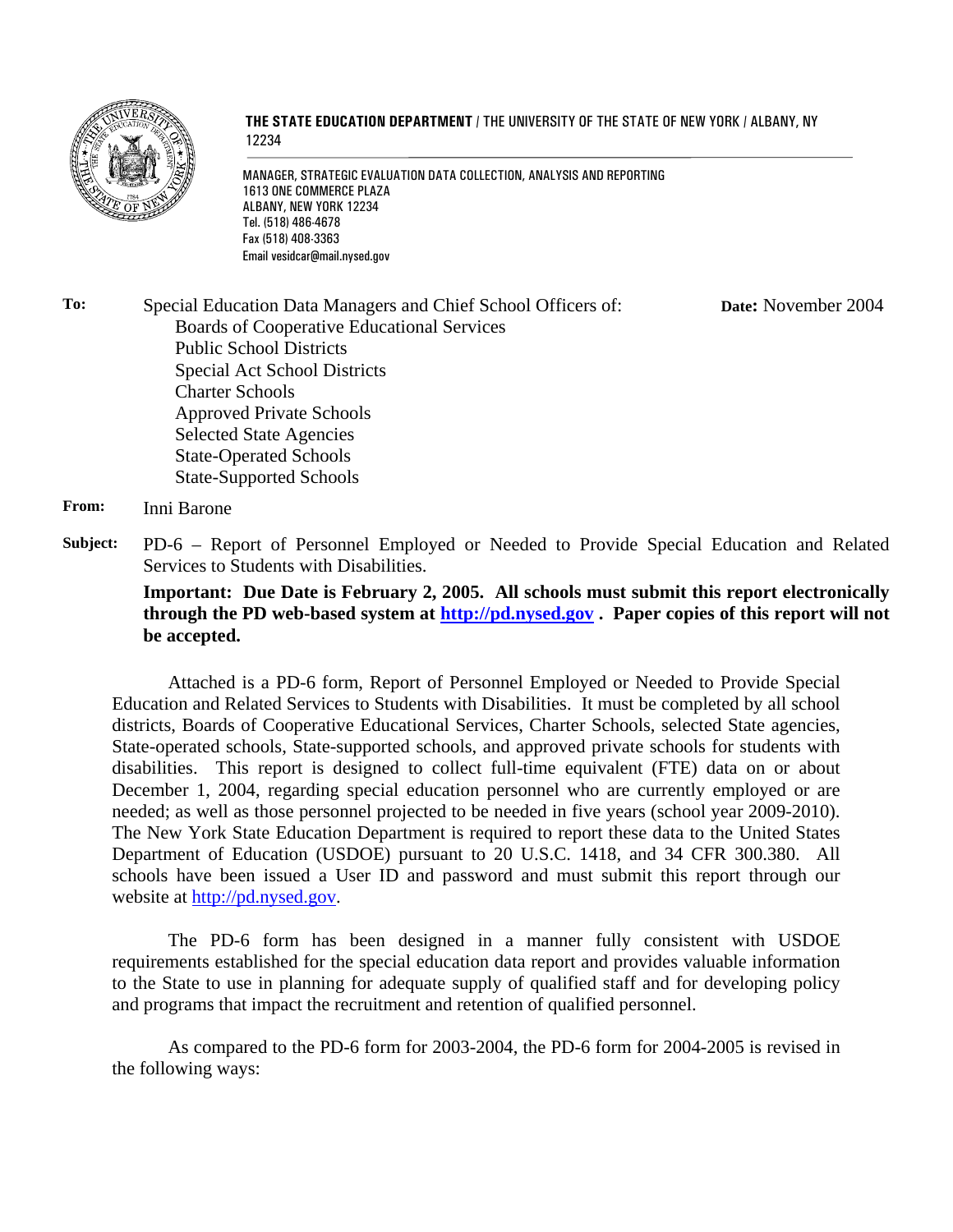- In previous years, Section A was used to report special education personnel who were employed to serve preschool students with disabilities, and Section B was used to report special education personnel who were employed to serve school-age students with disabilities. This year, the form is reformatted as follows:
	- ♦ Section A is for reporting teachers, teaching assistants and teacher aides who provide services to preschool students with disabilities;
	- ♦ Section B is for reporting teachers, teaching assistants and teacher aides who provide services to school-age students with disabilities; and
	- ♦ Section C is for reporting other special education personnel who provide services to preschool or school-age students with disabilities.
- New credential titles and personnel titles are added to the form to reflect changes in teacher certification regulations that went into effect on February 2, 2004 (See section 80- 3 of the Regulations of the Commissioner of Education and visit the teacher certification website at http://www.highered.nysed.gov/tcert/). Please note, this year's form requests data for personnel who hold certification titles under section 80-2 or new certification titles under section 80-3 of the Regulations of the Commissioner of Education, and appropriate licensures.
- Directions have been added to report staff in the "Vacant but Funded Positions" column if the position is funded and needed to meet the identified needs of students with disabilities, but appropriately certified personnel are not available to fill the position OR the position is temporarily filled with staff who are not appropriately certified.
- Data are no longer required for the following personnel titles: Recreation Therapist or Therapeutic Recreation Specialist; Physical Therapist-Bilingual; Physical Therapist Assistant-Bilingual; Occupational Therapist-Bilingual; Occupational Therapist Assistant-Bilingual; Diagnostic and Evaluation Staff; Diagnostic and Evaluation Staff-Bilingual. Please note, if your school reported Physical Therapists, Physical Therapist Assistants, Occupational Therapists, and Occupational Therapist Assistants who were bilingual in the past, please report these staff in the same personnel categories without the bilingual designation.
- The Counselor and Counselor-Bilingual personnel titles have been renamed as Guidance Counselor and Guidance Counselor-Bilingual.
- Data regarding the number of students served by teachers are no longer required on this report.
- Data are requested for the number of employees, aged 50 or older, and not 55 or older as in the past.

During the 2004-2005 school year, Strategic Evaluation Data Collection, Analysis and Reporting (SEDCAR) personnel may be available to conduct a limited number of regional training programs regarding the various special education data forms (i.e., the PD forms). If you feel that such training would be useful to the data managers in your area, please contact your local Special Education Training and Resource Center (SETRC). The data collected through the PD forms are used in one or more of the following reports and activities:

- Annual Performance Report for Special Education
- Pocketbook of Goals and Results for Individuals with Disabilities
- Chapter 655 Report to the Governor and the Legislature on the Status of the State's Schools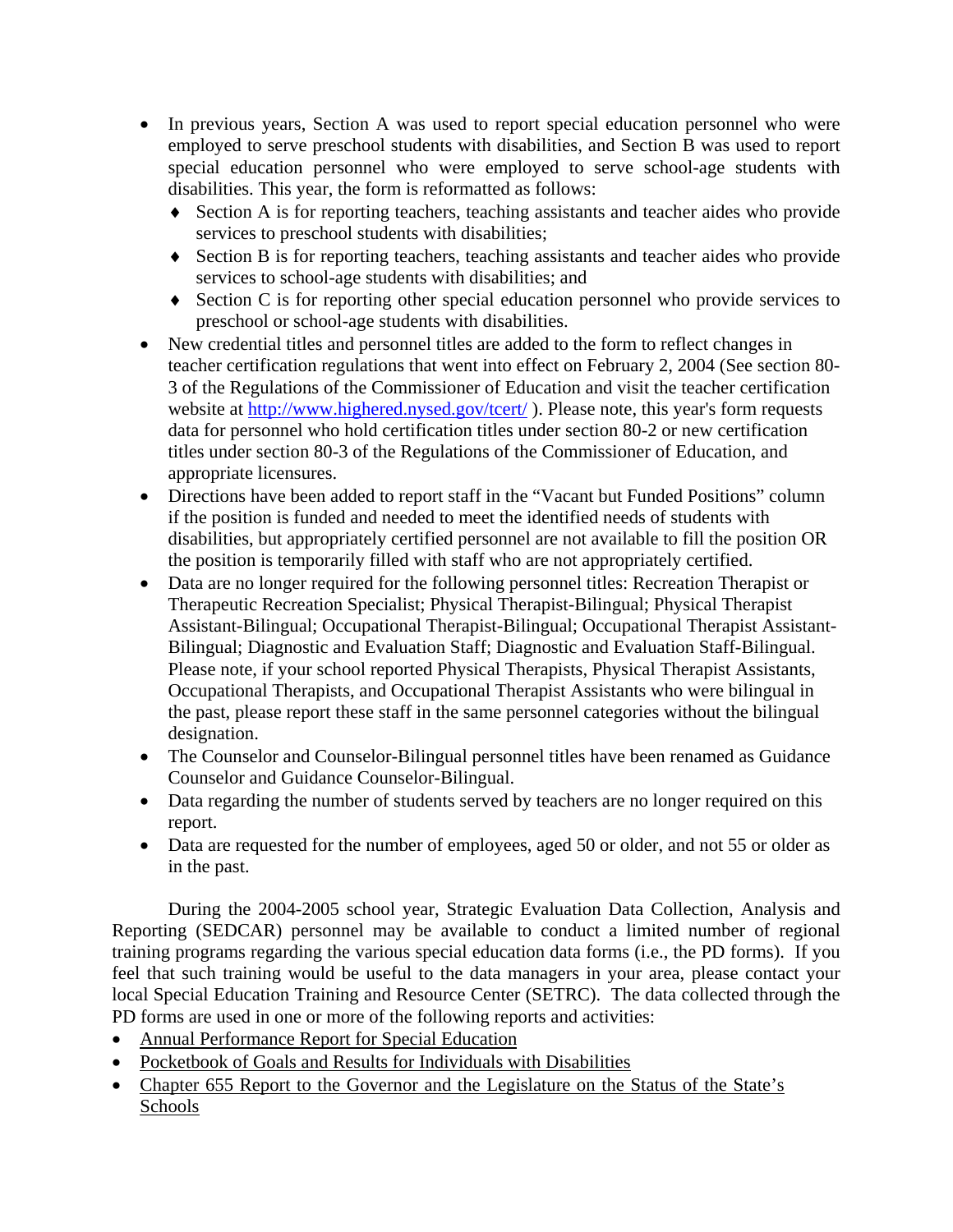- Special Education Quality Assurance Reviews
- School Report Cards
- BOCES Report Cards
- Charter School Report Cards
- Calculations to identify instances of possible race/ethnicity disproportionality
- Other reports required by State or federal statutes
- Summary reports for public information to be placed on the Department's website
- Evaluation of programs and policies

If you have any questions or are in need of assistance in completing this report, please contact the SEDCAR Unit by using the contact information provided in the letterhead.

Specific questions regarding certification/licensure requirements should be directed to the Office of Higher Education, Office of Teaching Initiatives at (518) 474-3901 or e-mail your questions to tcert@mail.nysed.gov . You may also visit their website at http://www.highered.nysed.gov/tcert/ . This office is located at New York State Education Department, 5N Education Building, Albany, New York, 12234.

### Attachment

cc: Rebecca H. Cort SETRC Professional Development Specialists Office of Teaching Initiatives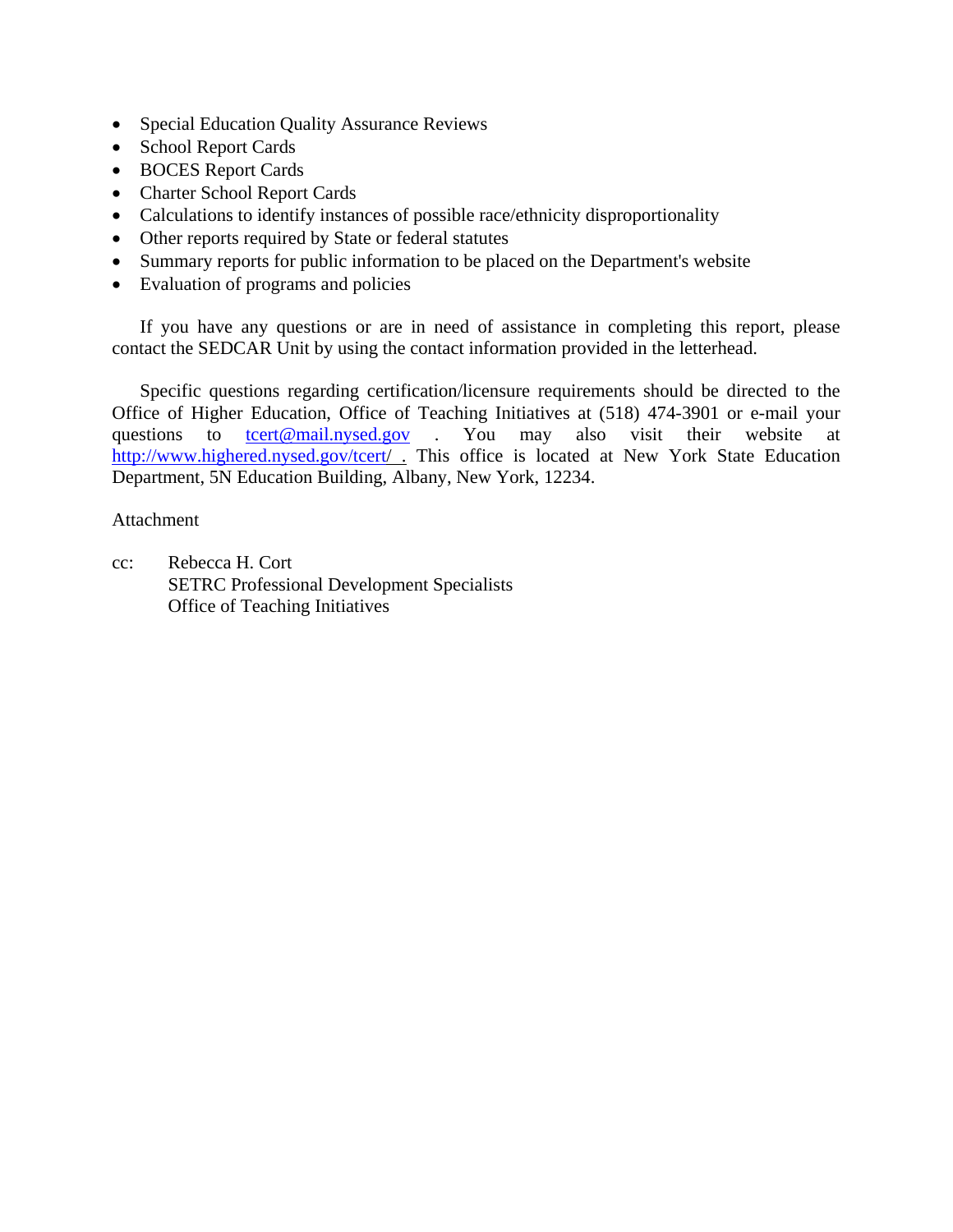# **PD-6 – Report of Personnel Employed or Needed to Provide Special Education and Related Services to Students with Disabilities**

| <i>Instructions:</i> | 1. | Submit this report through our website at http://pd.nysed.gov by February 2, 2005.                                                                                                                                                                                                                                                                                                                                                              |
|----------------------|----|-------------------------------------------------------------------------------------------------------------------------------------------------------------------------------------------------------------------------------------------------------------------------------------------------------------------------------------------------------------------------------------------------------------------------------------------------|
|                      |    | 2. Retain one copy (and supporting documentation) in your district/school/agency for<br>reference and audit purposes. The required retention period ends June 30, 2011.                                                                                                                                                                                                                                                                         |
|                      |    | 3. Carefully read the Instructions and Definitions on the following pages.                                                                                                                                                                                                                                                                                                                                                                      |
|                      |    | 4. If you have questions about this report, please call (518) 486-4678, or e-mail your<br>questions to vesidear@mail.nysed.gov Specific questions regarding certification/<br>licensure requirements should be directed to the Office of Higher Education,<br>Office of Teaching Initiatives at (518) 474-3901 or through e-mail at<br><u>tcert@mail.nysed.gov</u> You may also visit their website at http://www.<br>highered.nysed.gov/tcert/ |

Check this box if you did not employ or directly contract with any special education or "other personnel" to provide services to students with disabilities, ages 3 to 21, on or about December 1, 2004. If this box is checked, and you have submitted this information through our website at http://pd.nysed.gov your report is complete.

| District/School/Agency Information |  |  |  |  |  |  |  |  |  |
|------------------------------------|--|--|--|--|--|--|--|--|--|
| (Enter 12-digit SED Code Below)    |  |  |  |  |  |  |  |  |  |
|                                    |  |  |  |  |  |  |  |  |  |
| DISTRICT/SCHOOL/AGENCY NAME        |  |  |  |  |  |  |  |  |  |
| <b>ADDRESS</b>                     |  |  |  |  |  |  |  |  |  |
|                                    |  |  |  |  |  |  |  |  |  |
|                                    |  |  |  |  |  |  |  |  |  |

| <b>Contact Person Information *</b> |            |  |  |  |  |  |  |  |
|-------------------------------------|------------|--|--|--|--|--|--|--|
| <b>NAME</b>                         |            |  |  |  |  |  |  |  |
| <b>TITLE</b>                        |            |  |  |  |  |  |  |  |
| <b>TELEPHONE</b>                    | <b>FAX</b> |  |  |  |  |  |  |  |
| <b>E-MAIL ADDRESS</b>               |            |  |  |  |  |  |  |  |

*\*All correspondence from the address at the top of this page will be directed to the contact person designated on the PD-1/4, PD-1A/4A, PD-1C/4C, PD-2, PD-2A/4, or PD-3A/4 report.*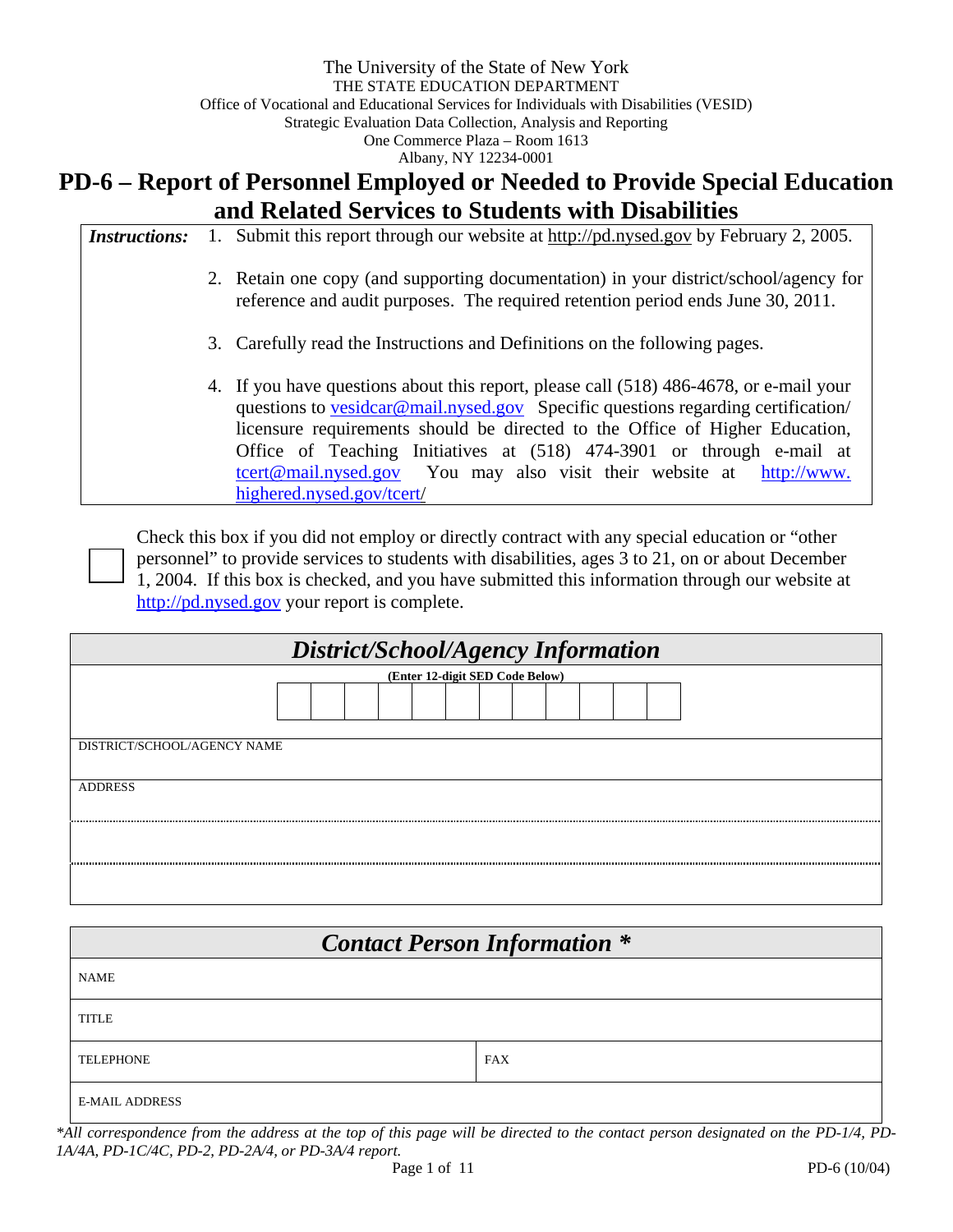### **Instructions and Definitions for completing the PD-6 Report**

- 1. The data entered in this report should reflect special education personnel information on or about December 1, 2004. This report must be submitted to the State Education Department through our website at http://pd.nysed.gov Paper copies of this report will not be accepted.
- 2. Complete Sections A and C for personnel who serve preschool students with disabilities and Sections B and C for personnel who serve school-age students with disabilities. Sections A and B contain a listing of all special education teacher titles, including teaching assistants and teacher aides. Section C contains a listing of all other personnel titles.
- 3. Report information for *all* personnel who were employed or directly contracted with, to provide special education services or programs to students with disabilities, ages 3-21. (In almost all cases, these are the personnel to whom the district/school/agency issues pay checks.) **Please note that all BOCES special education personnel should only be reported by the BOCES, even though other schools contract with BOCES. Also, all staff of approved special education programs should be reported by the approved special education programs and not by schools that contract with the approved special education program for such staff.**
- 4. Report information for *all* special education personnel, regardless of funding source (i.e., Part B of IDEA (federal), State or local).
- 5. Do *not* report personnel providing special education services to children from birth to age two.
- 6. Do *not* report general education teachers who work with preschool or school-age students with disabilities unless these teachers were hired specifically to work with students with disabilities.

For example, do not report ESL teachers unless they are specifically hired to work with students with disabilities.

As another example, approved private schools should report general education teachers they employ to teach content area curriculum to students with disabilities. These general education teachers should be reported under "Other Professional Personnel".

- 7. Report information for personnel with bilingual certification or licensure separately from other personnel. One is not a subset of the other.
- 8. Full-Time Equivalency (FTE) is the numeric representation of the extent to which personnel are employed or needed. A full-time teacher should be reported as 1.00 FTE. A part-time teacher working four hours per day (in a six hour day) would be calculated as .67 FTE. For staff who are employed on a per diem or hourly basis as needed during the year, provide the best estimation of their need over a one-year period by adding the total number of hours or days employed, divided by the number of hours or days that would constitute full-time employment for such staff.
- 9. For personnel who are certified/licensed in more than one area, and provide services to students in more than one area, pro-rate their FTE for each area in which they provide services, so that the total FTE reflects their actual FTE of employment.
- 10. Report the FTE number of funded but unfilled positions in the "Vacant but Funded Positions" column if the position is needed to meet the identified needs of students with disabilities, but appropriately certified personnel are not available to fill the position OR the position is temporarily filled with staff who are not appropriately certified.
- 11. If you have any questions, please contact the Strategic Evaluation Data Collection, Analysis and Reporting (SEDCAR) unit by telephoning (518) 486-4678. You may also e-mail your questions to vesidcar@mail.nysed.gov

Specific questions regarding certification/licensure requirements should be directed to the Office of Higher Education, Office of Teaching Initiatives at (518) 474-3901 or through e-mail at tcert@mail.nysed.gov You may also visit their website at http://www.highered.nysed.gov/tcert/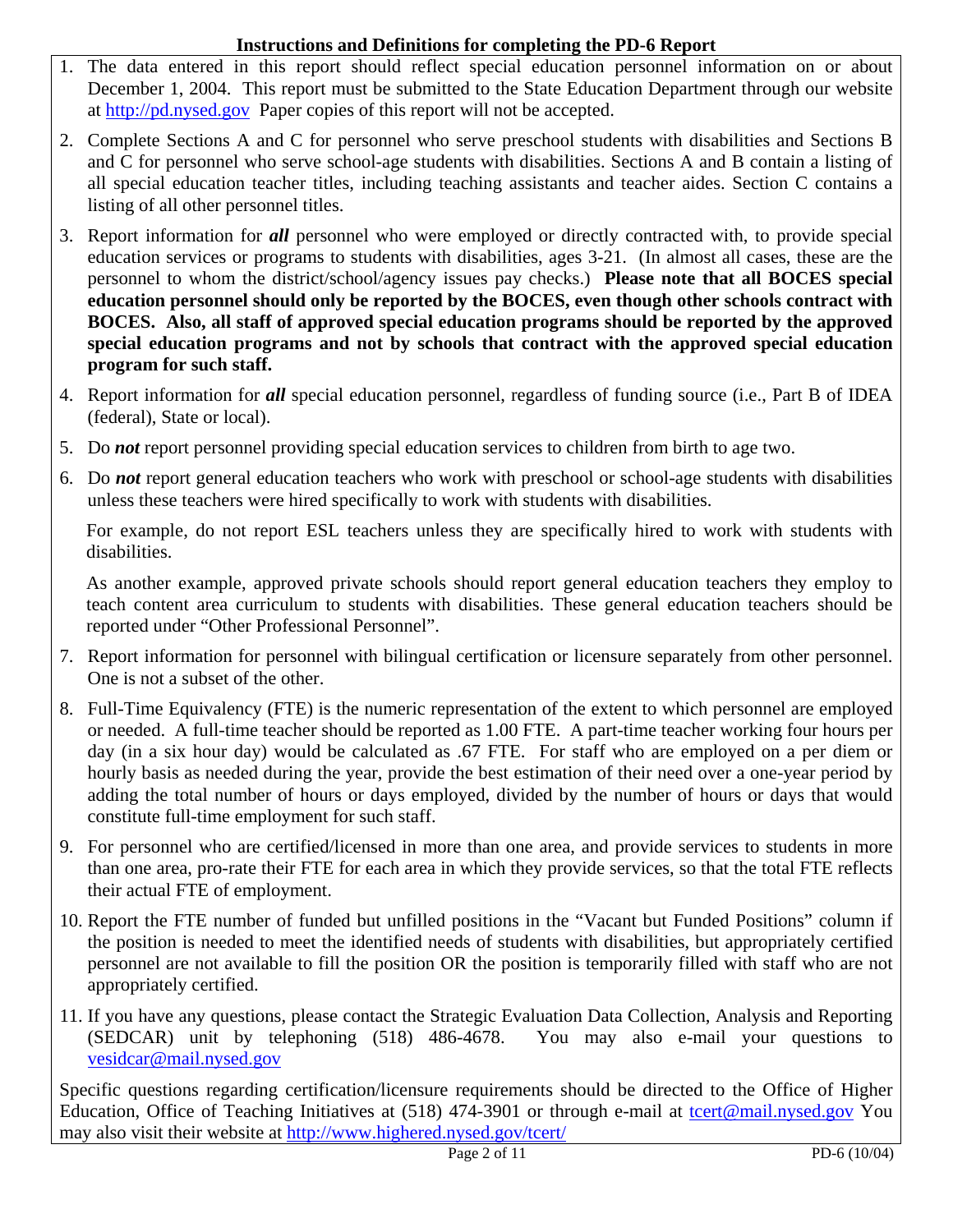### **Column Definitions/Instructions**

| Column      | <b>Item</b>                                                                                                                                                       | <b>Definition/Instructions</b>                                                                                                                                                                                                                                                                                                                                                                                                                                                                                                                                                                                                                                                                                                                                                             |  |  |  |  |  |
|-------------|-------------------------------------------------------------------------------------------------------------------------------------------------------------------|--------------------------------------------------------------------------------------------------------------------------------------------------------------------------------------------------------------------------------------------------------------------------------------------------------------------------------------------------------------------------------------------------------------------------------------------------------------------------------------------------------------------------------------------------------------------------------------------------------------------------------------------------------------------------------------------------------------------------------------------------------------------------------------------|--|--|--|--|--|
| $\mathbf A$ | <b>Permanent</b><br>Certification/<br><b>Licensure or</b><br><b>Professional</b><br><b>Certificate</b>                                                            | Report the FTE number of personnel who have Permanent Certification or<br>Professional Certification, pursuant to sections 80-2 and 80-3 of the Regulations of the<br>Commissioner of Education or the required license, in the specified personnel<br>category. Also report in this column, long-term substitutes who have the required<br>certification and all staff who do not require certification or licensure to meet existing<br>State standards (or for whom no State standards exist, i.e., teacher aides, non-<br>professional staff, etc.)                                                                                                                                                                                                                                    |  |  |  |  |  |
| B           | <b>Provisional</b><br><b>Certification or</b><br><b>Initial</b><br><b>Certificate</b>                                                                             | Report the FTE number of personnel who have Provisional Certification or Initial<br>Certificate, pursuant to sections 80-2 and 80-3 of the Regulations of the Commissioner<br>of Education, in the specified personnel category. The following credentials should<br>also be included in this category: Transition B Certificates; Internship Certificates;<br>Exchange Permits; Conditional Provisional Certificates; Conditional<br>Initial<br>Certificates; and long term substitutes working towards required certification.                                                                                                                                                                                                                                                           |  |  |  |  |  |
| $\mathbf C$ | <b>Modified</b><br><b>Temporary</b><br><b>License</b>                                                                                                             | Report the FTE number of personnel for whom schools/districts have requested and<br>received approval from the Department for Modified Temporary License.                                                                                                                                                                                                                                                                                                                                                                                                                                                                                                                                                                                                                                  |  |  |  |  |  |
| D           | <b>Temporary</b><br>Licenses,<br><b>Continuing</b><br><b>Certificates or</b><br>Level I, II, III<br><sub>or</sub><br><b>Preprofessional</b><br><b>Certificate</b> | This column is for reporting the number of Teaching Assistants only. Report the FTE<br>number of personnel with a Level I, II, III or Preprofessional Certificate. Also include<br>in this column the FTE number of personnel for whom a temporary license or a<br>continuing certificate has been requested and issued by the Department.                                                                                                                                                                                                                                                                                                                                                                                                                                                 |  |  |  |  |  |
| E           | Vacant, but<br><b>Funded</b><br><b>Positions</b>                                                                                                                  | Report the FTE number of funded positions that are unfilled in this column if the<br>positions are needed to meet the identified needs of students with disabilities, but<br>appropriately certified personnel are not available to fill the positions OR the positions<br>are temporarily filled with staff who are not appropriately certified. Do not report<br>personnel included in Columns A, B, C or D in this count. Also, this item should not<br>reflect the number of additional personnel that may be "desirable" but are not currently<br>required or funded.<br>Include in this column, long-term substitutes who are not working towards the required<br>certification for the specified title.                                                                             |  |  |  |  |  |
| F           | <b>Current</b><br><b>Demand</b>                                                                                                                                   | For each personnel category, adding the numbers of personnel reported in Columns A-<br>E derives Current Demand. This item should <b>not</b> reflect the number of additional<br>personnel that may be "desirable but are not currently required and funded."                                                                                                                                                                                                                                                                                                                                                                                                                                                                                                                              |  |  |  |  |  |
| G           | <b>Employees</b><br>Aged 50 or<br><b>Older</b>                                                                                                                    | For each personnel category, report the FTE number of employed personnel who are<br>aged 50 or older on December 1, 2004. Do not include any personnel who are<br>contracted by the district/school/agency.                                                                                                                                                                                                                                                                                                                                                                                                                                                                                                                                                                                |  |  |  |  |  |
| $\mathbf H$ | <b>Five Year</b><br>Projection                                                                                                                                    | This projected five year Total Demand (i.e., the total FTE, which will be needed) for<br>each personnel category should be computed. The formula below may be used for<br>generating projection data, however, other projection methodologies developed or<br>adopted at the local level, may also be used. (Department approval is not required for<br>the implementation of alternative projection methodologies.)<br><b>Five Year</b><br>5 Year Projected Student Enrollment Per Personnel Categor v<br>Average Number Students Assigned to Each Staff in this Personnel Category<br>Projection<br>Please note that if you report a five-year projection of "0", you will receive a message<br>at the time of data entry requesting confirmation that "0" is your five-year projection. |  |  |  |  |  |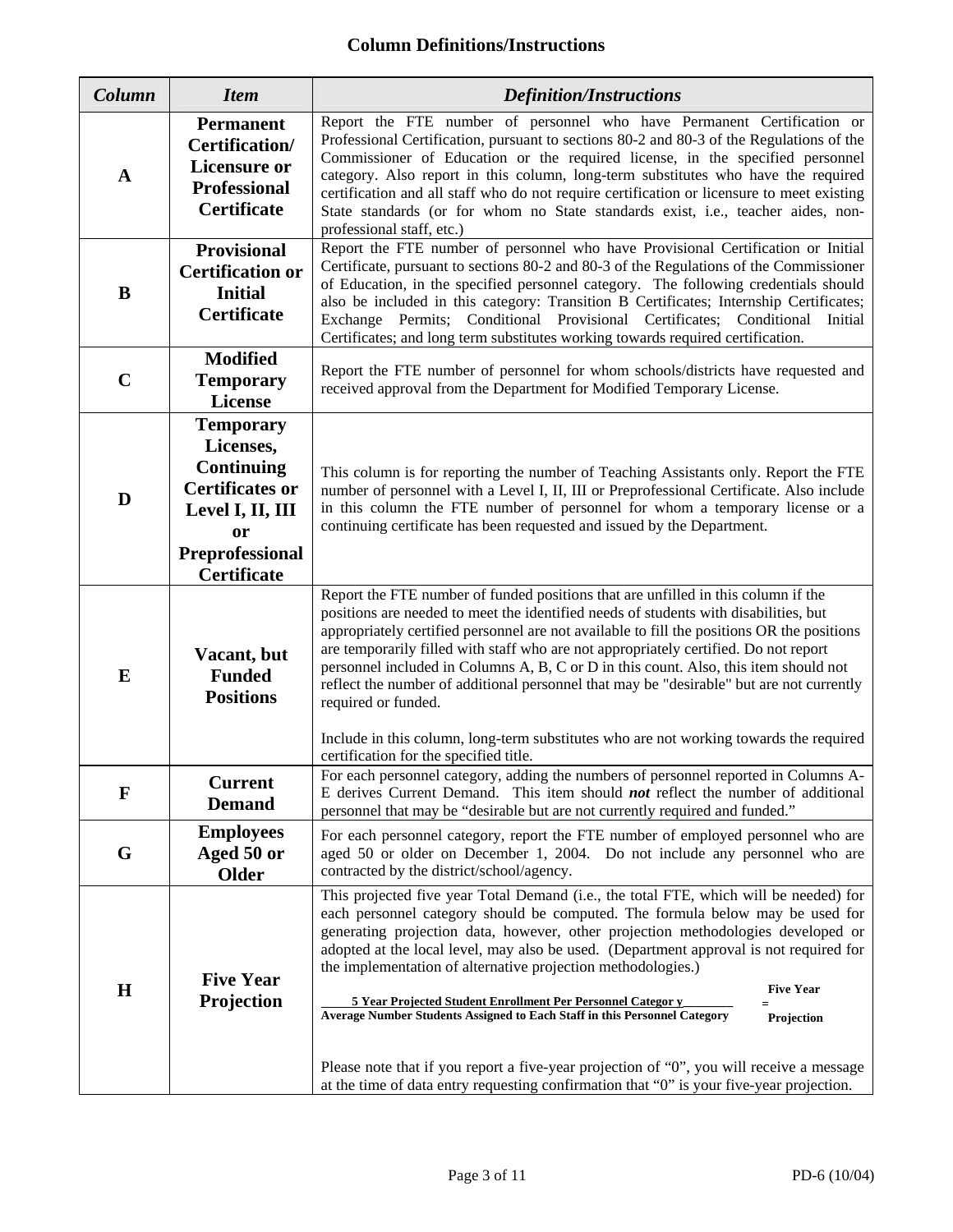### **Additional Information Regarding Some Personnel Titles**

#### **Teacher of the Speech and Hearing Handicapped-with SLP License or Teacher of Speech and Language Disabilities-with SLP License (Items 07, 08, 39 and 40)**

This category includes certified teachers of the speech and hearing handicapped or teachers of speech and language disabilities who also hold a New York State license as a Speech Language Pathologist (SLP).

#### **Other Professional Staff (Items 84)**

 Schools that serve only students with disabilities (e.g., private residential or day schools, State-operated schools, etc.) and hire general education teachers who work solely with students with disabilities, should report these general education teachers as Other Professional Staff.

#### **Non-Professional Staff (Items 85)**

 This personnel category may include secretaries and clerks having special education assignments. It does **not** include janitorial and maintenance personnel.

#### **The following website will provide you useful information related to certification requirements:**

http://www.highered.nysed.gov/tcert/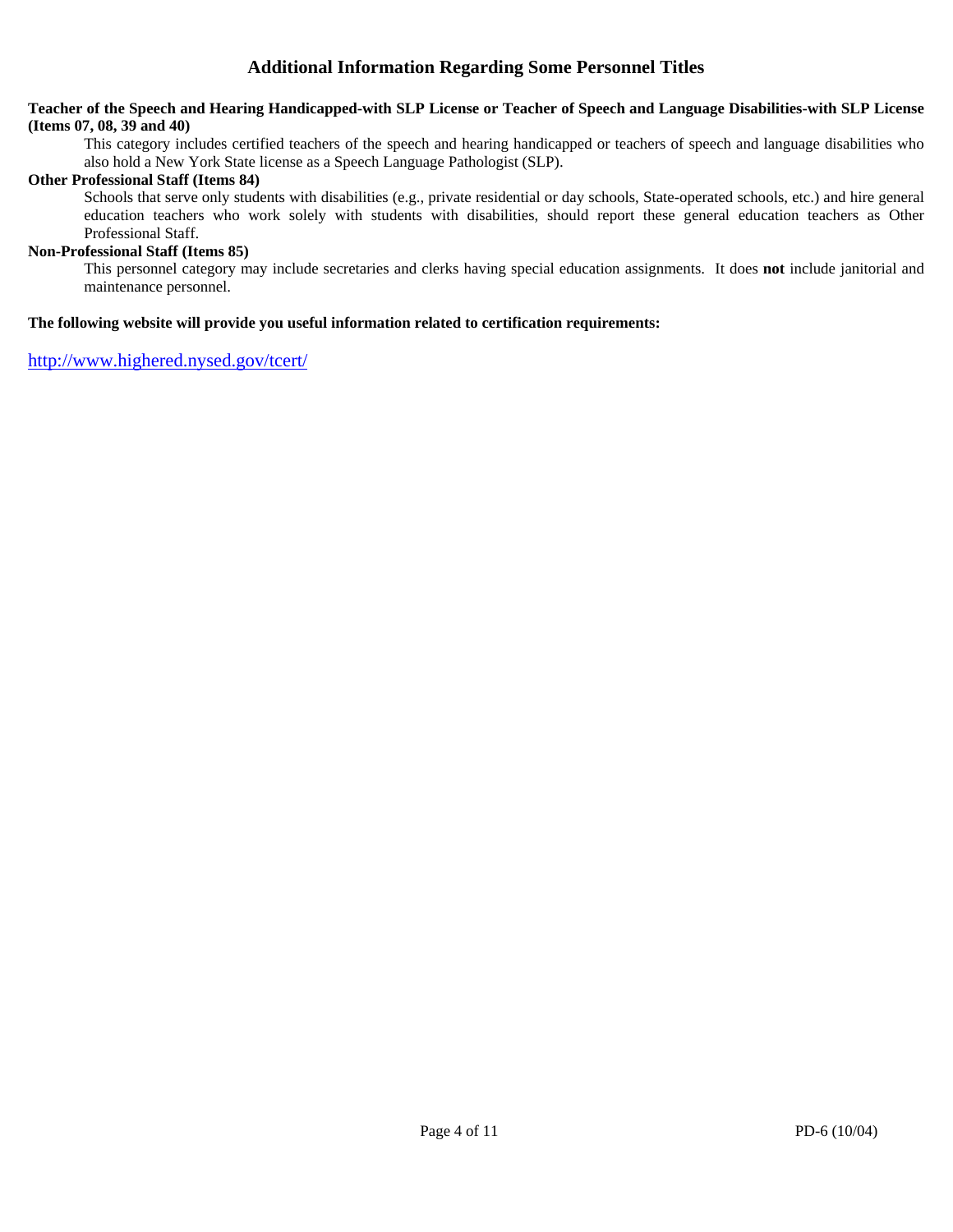# **Report of Personnel Employed or Needed to Provide Special Education and Related Services to Students with Disabilities on or About December 1, 2004**

**Section A (pages 5-6): Special Education Teachers, Teaching Assistants and Teacher Aides Employed or Needed for Preschool Students with Disabilities, on or About December 1, 2004\*** 

| <b>Personnel</b> |                                                                                                      |                                                                            |                                                           | <b>Employed or Contracted</b>    |                                                                                                                    |                                       |                                    |                                  | <b>Five-Year</b><br>Projection   |
|------------------|------------------------------------------------------------------------------------------------------|----------------------------------------------------------------------------|-----------------------------------------------------------|----------------------------------|--------------------------------------------------------------------------------------------------------------------|---------------------------------------|------------------------------------|----------------------------------|----------------------------------|
|                  |                                                                                                      | A                                                                          | B                                                         | $\mathbf C$                      | $\mathbf{D}$                                                                                                       | $E^{**}$                              | $\mathbf{F}$                       | G                                | H                                |
|                  | <b>Certification/License/Position</b>                                                                | Permanent<br>Certification/<br>Licensure or<br>Professional<br>Certificate | Provisional<br>Certification<br>or Initial<br>Certificate | Modified<br>Temporary<br>License | Temporary<br>Licenses,<br>Continuing<br>Certificates or<br>Level I, II, III<br>or Preprofess-<br>ional Certificate | Vacant,<br>But<br>Funded<br>Positions | Current<br>Demand<br>$(A+B+C+D+E)$ | Employees<br>Aged 50 or<br>Older | Projected<br>Demand<br>2009-2010 |
| 01               | Preschool Teacher of Special Education                                                               |                                                                            |                                                           |                                  |                                                                                                                    | Report below<br>on Line 02            |                                    |                                  | Report below on<br>Line 02       |
| 02               | Teacher of Students with Disabilities<br>(birth-grade $2)$ ****                                      |                                                                            |                                                           |                                  |                                                                                                                    |                                       |                                    |                                  |                                  |
| 03               | Preschool Teacher of Special Education-<br>Bilingual                                                 |                                                                            |                                                           |                                  |                                                                                                                    | Report below<br>on Line 04            |                                    |                                  | Report below on<br>Line 04       |
| 04               | Teacher of Students with Disabilities<br>(birth-grade 2)-Bilingual****                               |                                                                            |                                                           |                                  |                                                                                                                    |                                       |                                    |                                  |                                  |
| 05               | Teacher of English as a Second Language                                                              |                                                                            |                                                           |                                  |                                                                                                                    | Report below<br>on Line 06            |                                    |                                  | Report below on<br>Line 06       |
| 06               | Teacher of English to Speakers of Other<br>Languages (all grades)****                                |                                                                            |                                                           |                                  |                                                                                                                    |                                       |                                    |                                  |                                  |
| 07               | Teacher of the Speech and Hearing<br>Handicapped (with SLP License)                                  |                                                                            |                                                           |                                  |                                                                                                                    | Report below<br>on Line 08            |                                    |                                  | Report below on<br>Line 08       |
| 08               | Teacher of Speech and Language<br>Disabilities (all grades) (with SLP<br>License)****                |                                                                            |                                                           |                                  |                                                                                                                    |                                       |                                    |                                  |                                  |
| 09               | Teacher of the Speech and Hearing<br>Handicapped (Certified Only)                                    |                                                                            |                                                           |                                  |                                                                                                                    | Report below<br>on Line 10            |                                    |                                  | Report below on<br>Line 10       |
| 10               | Teacher of Speech and<br>Language<br>Disabilities<br>(all grades)<br>(Certified<br>Only)****         |                                                                            |                                                           |                                  |                                                                                                                    |                                       |                                    |                                  |                                  |
| 11               | Teacher of the Speech and Hearing<br>Handicapped<br>(with SLP License)-<br>Bilingual                 |                                                                            |                                                           |                                  |                                                                                                                    | Report below<br>on Line 12            |                                    |                                  | Report below on<br>Line 12       |
| 12               | Teacher of Speech and Language<br>Disabilities (all grades)<br>(with SLP<br>License) – Bilingual**** |                                                                            |                                                           |                                  |                                                                                                                    |                                       |                                    |                                  |                                  |

\*All personnel reported in Columns A-H are to be reported in terms of "Full-Time-Equivalency".

\*\* Report the FTE number of funded positions that are unfilled in this column if the positions are needed to meet the identified needs of students with disabilities, but appropriately certified personnel are not available positions OR the positions are temporarily filled with staff who are not appropriately certified.

\*\*\*\*New certification standards for these titles went into effect February 2, 2004 (see section 80-3 of the Regulations of the Commissioner of Education).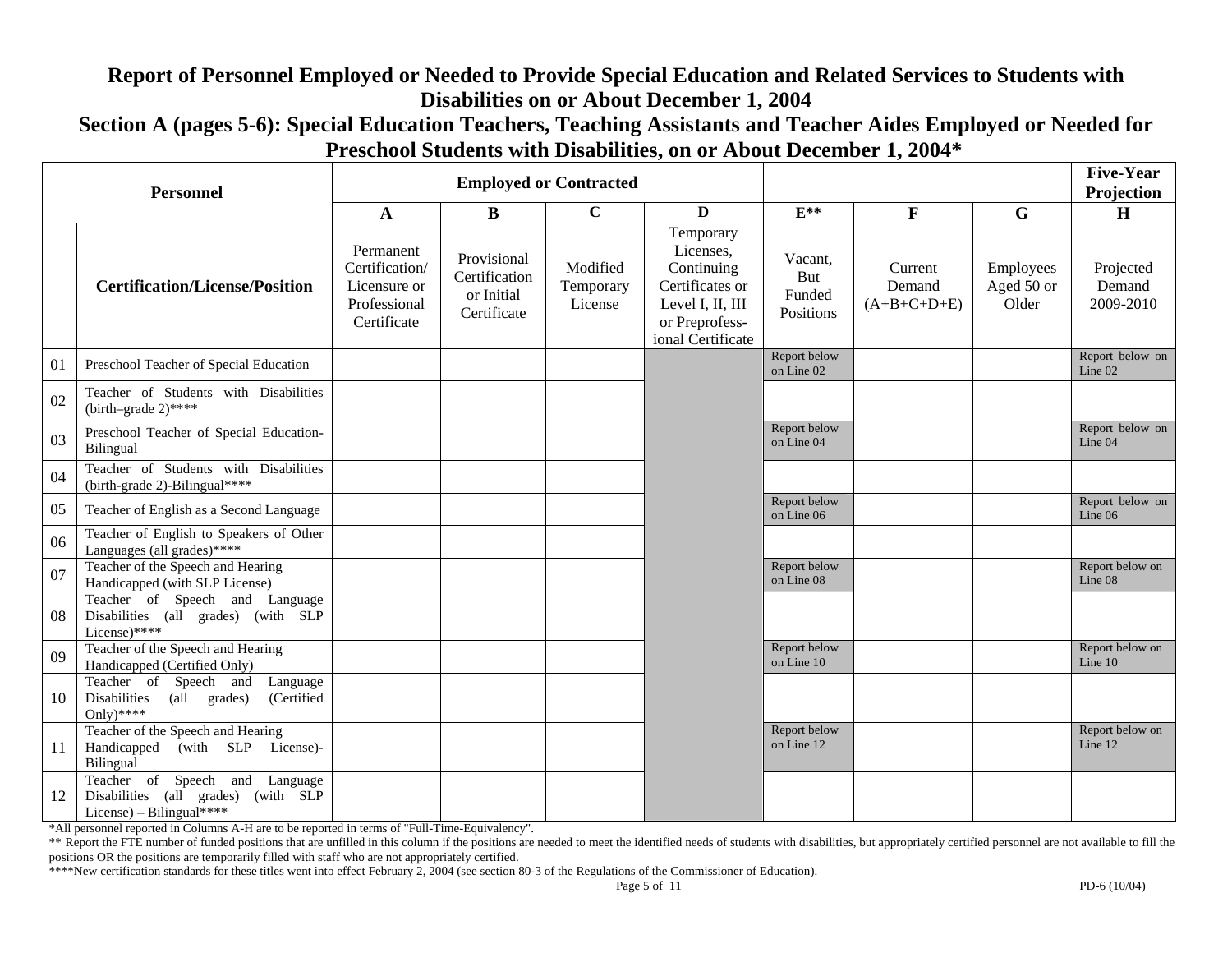| <b>Personnel</b> |                                                                                                |                                                                            | <b>Employed or Contracted</b>                             |                                  |                                                                                                                    |                                       | <b>Five-Year</b><br>Projection     |                                  |                                  |
|------------------|------------------------------------------------------------------------------------------------|----------------------------------------------------------------------------|-----------------------------------------------------------|----------------------------------|--------------------------------------------------------------------------------------------------------------------|---------------------------------------|------------------------------------|----------------------------------|----------------------------------|
|                  |                                                                                                | $\mathbf A$                                                                | $\bf{B}$                                                  | $\overline{c}$                   | D                                                                                                                  | $E^{**}$                              | $\mathbf F$                        | $\mathbf G$                      | $\mathbf H$                      |
|                  | <b>Certification/License/Position</b>                                                          | Permanent<br>Certification/<br>Licensure or<br>Professional<br>Certificate | Provisional<br>Certification<br>or Initial<br>Certificate | Modified<br>Temporary<br>License | Temporary<br>Licenses,<br>Continuing<br>Certificates or<br>Level I, II, III<br>or Preprofess-<br>ional Certificate | Vacant.<br>But<br>Funded<br>Positions | Current<br>Demand<br>$(A+B+C+D+E)$ | Employees<br>Aged 50 or<br>Older | Projected<br>Demand<br>2009-2010 |
| 13               | Teacher of the Speech and Hearing<br>Handicapped (Certified Only)-Bilingual                    |                                                                            |                                                           |                                  |                                                                                                                    | Report below<br>on Line 14            |                                    |                                  | Report below on<br>Line 14       |
| 14               | Teacher of Speech and Language<br>Disabilities (all grades) (Certified Only)-<br>Bilingual**** |                                                                            |                                                           |                                  |                                                                                                                    |                                       |                                    |                                  |                                  |
| 15               | Teacher of the Deaf and Hearing<br>Impaired                                                    |                                                                            |                                                           |                                  |                                                                                                                    | Report below<br>on Line 16.           |                                    |                                  | Report below on<br>Line 16.      |
| 16               | Teacher of Deaf and Hard of Hearing<br>(all grades)****                                        |                                                                            |                                                           |                                  |                                                                                                                    |                                       |                                    |                                  |                                  |
| 17               | Teacher of the Deaf and Hearing<br>Impaired-Bilingual                                          |                                                                            |                                                           |                                  |                                                                                                                    | Report below<br>on Line 18            |                                    |                                  | Report below on<br>Line 18       |
| 18               | Teacher of Deaf and Hard of Hearing<br>(all grades)- Bilingual****                             |                                                                            |                                                           |                                  |                                                                                                                    |                                       |                                    |                                  |                                  |
| 19               | Teacher of the Blind and Partially<br>Sighted                                                  |                                                                            |                                                           |                                  |                                                                                                                    | Report below<br>on Line 20            |                                    |                                  | Report below on<br>Line 20       |
| 20               | Teacher of the Blind and Visually<br>Impaired (all grades)*****                                |                                                                            |                                                           |                                  |                                                                                                                    |                                       |                                    |                                  |                                  |
| 21               | Teacher of the Blind and Partially<br>Sighted - Bilingual                                      |                                                                            |                                                           |                                  |                                                                                                                    | Report below<br>on Line 22            |                                    |                                  | Report below on<br>Line 22       |
| 22               | Teacher of the Blind and Visually<br>Impaired (all grades)- Bilingual****                      |                                                                            |                                                           |                                  |                                                                                                                    |                                       |                                    |                                  |                                  |
| 23               | Teaching Assistant****                                                                         |                                                                            |                                                           |                                  |                                                                                                                    |                                       |                                    |                                  |                                  |
| 24               | Teaching Assistant - Bilingual****                                                             |                                                                            |                                                           |                                  |                                                                                                                    |                                       |                                    |                                  |                                  |
| 25               | Teacher Aide***                                                                                |                                                                            |                                                           |                                  |                                                                                                                    |                                       |                                    |                                  |                                  |
| 26               | Teacher Aide - Bilingual***                                                                    |                                                                            |                                                           |                                  |                                                                                                                    |                                       |                                    |                                  |                                  |

### **Section A-Continued (pages 5-6): Special Education Teachers, Teaching Assistants and Teacher Aides Employed or Needed for Preschool Students with Disabilities, on or About December 1, 2004\***

\*All personnel reported in Columns A-H are to be reported in terms of "Full-Time-Equivalency".

\*\* Report the FTE number of funded positions that are unfilled in this column if the positions are needed to meet the identified needs of students with disabilities, but appropriately certified personnel are not available positions OR the positions are temporarily filled with staff who are not appropriately certified.

\*\*\*Report teacher aides in Column A.

<sup>\*\*\*\*</sup>New certification standards for these titles went into effect February 2, 2004 (see section 80-3 of the Regulations of the Commissioner of Education).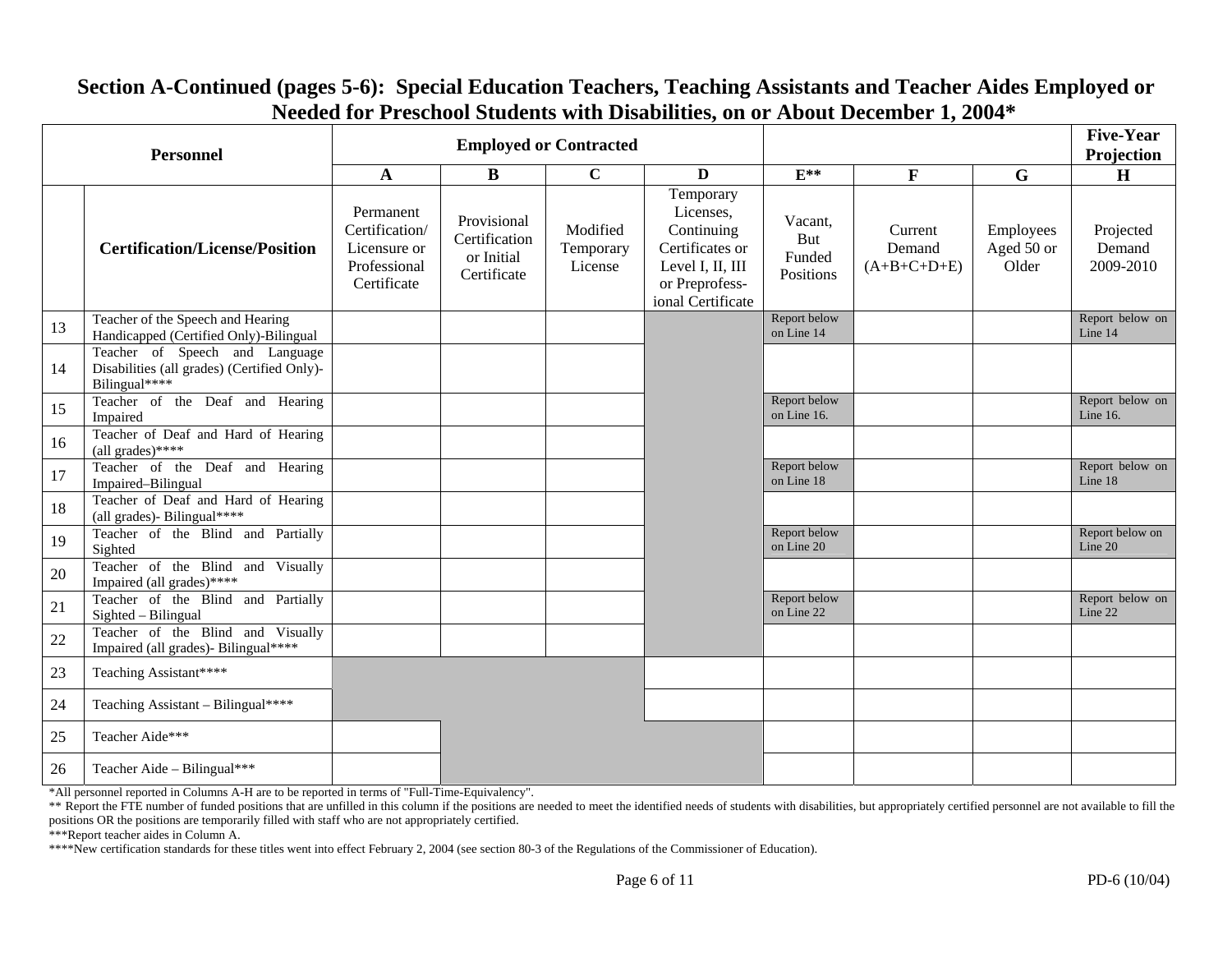| <b>Personnel</b> |                                                                        |                                                                            |                                                           | <b>Employed or Contracted</b>    |                                                                                                                    |                                    |                                    |                                  | <b>Five-Year</b><br>Projection   |
|------------------|------------------------------------------------------------------------|----------------------------------------------------------------------------|-----------------------------------------------------------|----------------------------------|--------------------------------------------------------------------------------------------------------------------|------------------------------------|------------------------------------|----------------------------------|----------------------------------|
|                  |                                                                        | A                                                                          | $\bf{B}$                                                  | $\mathbf C$                      | D                                                                                                                  | $E^{**}$                           | $\mathbf{F}$                       | G                                | H                                |
|                  | <b>Certification/License/Position</b>                                  | Permanent<br>Certification/<br>Licensure or<br>Professional<br>Certificate | Provisional<br>Certification<br>or Initial<br>Certificate | Modified<br>Temporary<br>License | Temporary<br>Licenses,<br>Continuing<br>Certificates or<br>Level I, II, III<br>or Preprofess-<br>ional Certificate | Vacant, But<br>Funded<br>Positions | Current<br>Demand<br>$(A+B+C+D+E)$ | Employees<br>Aged 50 or<br>Older | Projected<br>Demand<br>2009-2010 |
| 27               | Teacher of Students with Disabilities<br>(birth-grade $2)$ ****        |                                                                            |                                                           |                                  |                                                                                                                    |                                    |                                    |                                  |                                  |
| 28               | Teacher of Students with Disabilities<br>(birth-grade 2)-Bilingual**** |                                                                            |                                                           |                                  |                                                                                                                    |                                    |                                    |                                  |                                  |
| 29               | Teacher of Special Education                                           |                                                                            |                                                           |                                  |                                                                                                                    | Report<br>below on                 |                                    |                                  | Report below<br>on Lines 31-     |
| 30               | Teacher of Special Education-Bilingual                                 |                                                                            |                                                           |                                  |                                                                                                                    | Lines 31-36                        |                                    |                                  | 36                               |
| 31               | Teacher of Students with Disabilities<br>(grades $1-6$ )****           |                                                                            |                                                           |                                  |                                                                                                                    |                                    |                                    |                                  |                                  |
| 32               | Teacher of Students with Disabilities<br>(grades $1-6$ )-Bilingual**** |                                                                            |                                                           |                                  |                                                                                                                    |                                    |                                    |                                  |                                  |
| 33               | Teacher of Students with Disabilities<br>(grades $5-9$ )****           |                                                                            |                                                           |                                  |                                                                                                                    |                                    |                                    |                                  |                                  |
| 34               | Teacher of Students with Disabilities<br>(grades $5-9$ )-Bilingual**** |                                                                            |                                                           |                                  |                                                                                                                    |                                    |                                    |                                  |                                  |
| 35               | Teacher of Students with Disabilities<br>(grades $7-12$ )****          |                                                                            |                                                           |                                  |                                                                                                                    |                                    |                                    |                                  |                                  |
| 36               | Teacher of Students with Disabilities<br>(grades 7-12)-Bilingual****   |                                                                            |                                                           |                                  |                                                                                                                    |                                    |                                    |                                  |                                  |
| 37               | Teacher of English as a Second<br>Language                             |                                                                            |                                                           |                                  |                                                                                                                    | Report<br>below on<br>Line 38      |                                    |                                  | Report below<br>on Line 38       |
| 38               | Teacher of English to Speakers of Other<br>Languages (all grades)***** |                                                                            |                                                           |                                  |                                                                                                                    |                                    |                                    |                                  |                                  |

## **Section B (pages 7-9): Special Education Teachers, Teaching Assistants and Teacher Aides Employed or Needed for School-Age Students with Disabilities, on or About December 1, 2004\***

\*All personnel reported in Columns A-H are to be reported in terms of "Full-Time-Equivalency".

\*\* Report the FTE number of funded positions that are unfilled in this column if the positions are needed to meet the identified needs of students with disabilities, but appropriately certified personnel are not available positions OR the positions are temporarily filled with staff who are not appropriately certified.

\*\*\*\*New certification standards for these titles went into effect February 2, 2004 (see section 80-3 of the Regulations of the Commissioner of Education).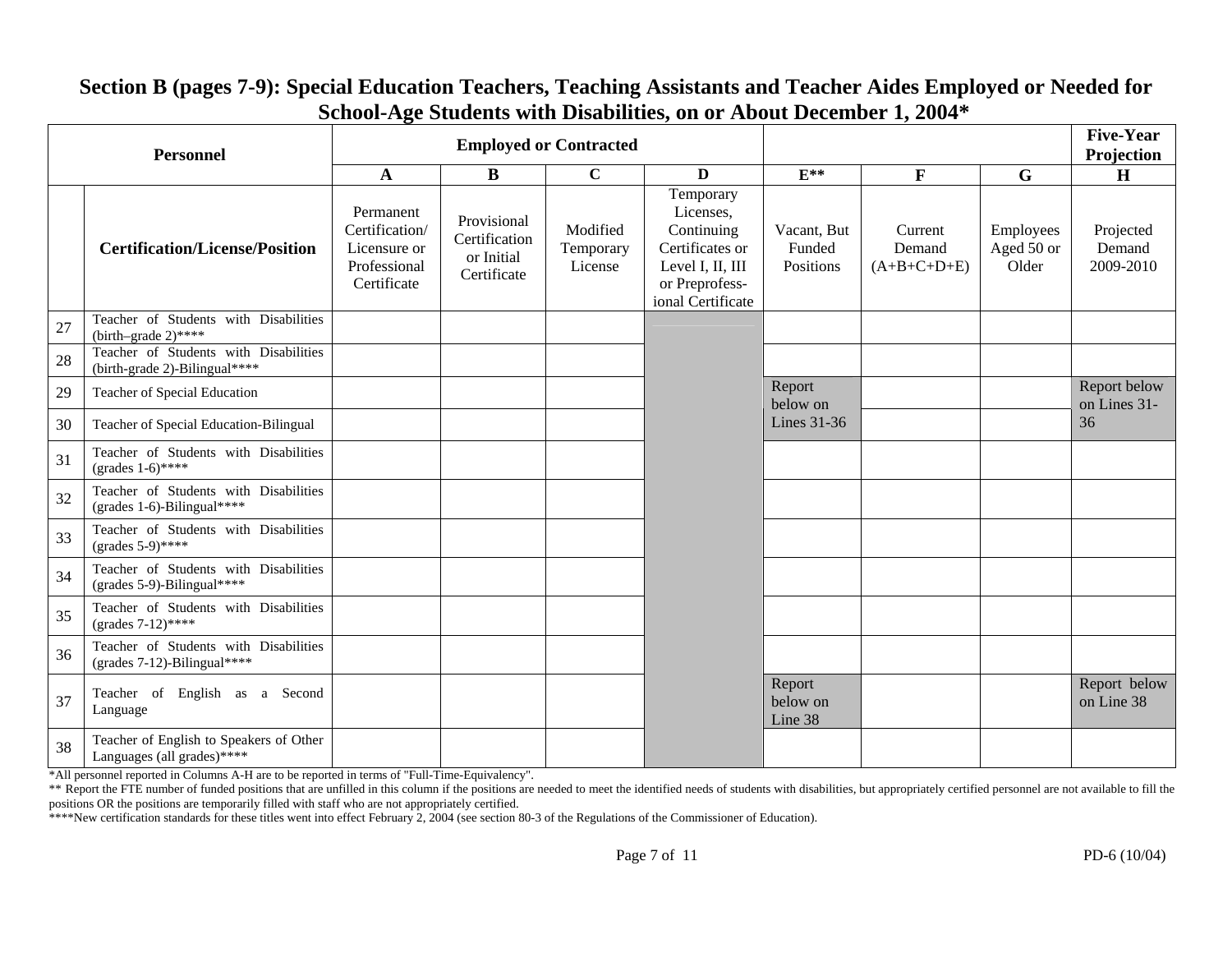| <b>Personnel</b> |                                                                                                   |                                                                            |                                                           | <b>Employed or Contracted</b>    |                                                                                                                    |                                    |                                    |                                  | <b>Five-Year</b><br>Projection   |
|------------------|---------------------------------------------------------------------------------------------------|----------------------------------------------------------------------------|-----------------------------------------------------------|----------------------------------|--------------------------------------------------------------------------------------------------------------------|------------------------------------|------------------------------------|----------------------------------|----------------------------------|
|                  |                                                                                                   | A                                                                          | B                                                         | $\mathbf C$                      | $\mathbf{D}$                                                                                                       | $E^{**}$                           | $\mathbf{F}$                       | $\mathbf G$                      | $\mathbf H$                      |
|                  | <b>Certification/License/Position</b>                                                             | Permanent<br>Certification/<br>Licensure or<br>Professional<br>Certificate | Provisional<br>Certification<br>or Initial<br>Certificate | Modified<br>Temporary<br>License | Temporary<br>Licenses,<br>Continuing<br>Certificates or<br>Level I, II, III<br>or Preprofess-<br>ional Certificate | Vacant, But<br>Funded<br>Positions | Current<br>Demand<br>$(A+B+C+D+E)$ | Employees<br>Aged 50 or<br>Older | Projected<br>Demand<br>2009-2010 |
| 39               | Teacher of the Speech and Hearing<br>Handicapped (with SLP License)                               |                                                                            |                                                           |                                  |                                                                                                                    | Report<br>below on<br>Line 40      |                                    |                                  | Report below<br>on Line 40       |
| 40               | Teacher of Speech and Language<br>Disabilities (all grades) (with SLP<br>License)****             |                                                                            |                                                           |                                  |                                                                                                                    |                                    |                                    |                                  |                                  |
| 41               | Teacher of the Speech and Hearing<br>Handicapped (Certified Only)                                 |                                                                            |                                                           |                                  |                                                                                                                    | Report<br>below on<br>Line 42      |                                    |                                  | Report below<br>on Line 42       |
| 42               | Teacher of Speech and<br>Language<br>Disabilities<br>(all grades)<br>(Certified<br>Only)****      |                                                                            |                                                           |                                  |                                                                                                                    |                                    |                                    |                                  |                                  |
| 43               | Teacher of the Speech and Hearing<br>Handicapped (with SLP License)-<br>Bilingual                 |                                                                            |                                                           |                                  |                                                                                                                    | Report<br>below on<br>Line 44      |                                    |                                  | Report below<br>on Line 44       |
| 44               | Teacher of Speech and Language<br>Disabilities (all grades) (with SLP<br>License) – Bilingual**** |                                                                            |                                                           |                                  |                                                                                                                    |                                    |                                    |                                  |                                  |
| 45               | Teacher of the Speech and Hearing<br>Handicapped (Certified Only)-Bilingual                       |                                                                            |                                                           |                                  |                                                                                                                    | Report<br>below on<br>Line 46      |                                    |                                  | Report below<br>on Line 46       |
| 46               | Teacher of Speech and Language<br>Disabilities (all grades) (Certified Only)-<br>Bilingual****    |                                                                            |                                                           |                                  |                                                                                                                    |                                    |                                    |                                  |                                  |
| 47               | Teacher of the Deaf and Hearing<br>Impaired                                                       |                                                                            |                                                           |                                  |                                                                                                                    | Report<br>below on<br>Line 48      |                                    |                                  | Report below<br>on Line 48       |
| 48               | Teacher of the Deaf and Hard of Hearing<br>(all grades)****                                       |                                                                            |                                                           |                                  |                                                                                                                    |                                    |                                    |                                  |                                  |

# **Section B- Continued (pages 7-9): Special Education Teachers, Teaching Assistants and Teacher Aides Employed or Needed for School-Age Students with Disabilities, on or About December 1, 2004\***

\*All personnel reported in Columns A-H are to be reported in terms of "Full-Time-Equivalency".

<sup>\*\*</sup> Report the FTE number of funded positions that are unfilled in this column if the positions are needed to meet the identified needs of students with disabilities, but appropriately certified personnel are not available positions OR the positions are temporarily filled with staff who are not appropriately certified.

<sup>\*\*\*\*</sup>New certification standards for these titles went into effect February 2, 2004 (see section 80-3 of the Regulations of the Commissioner of Education).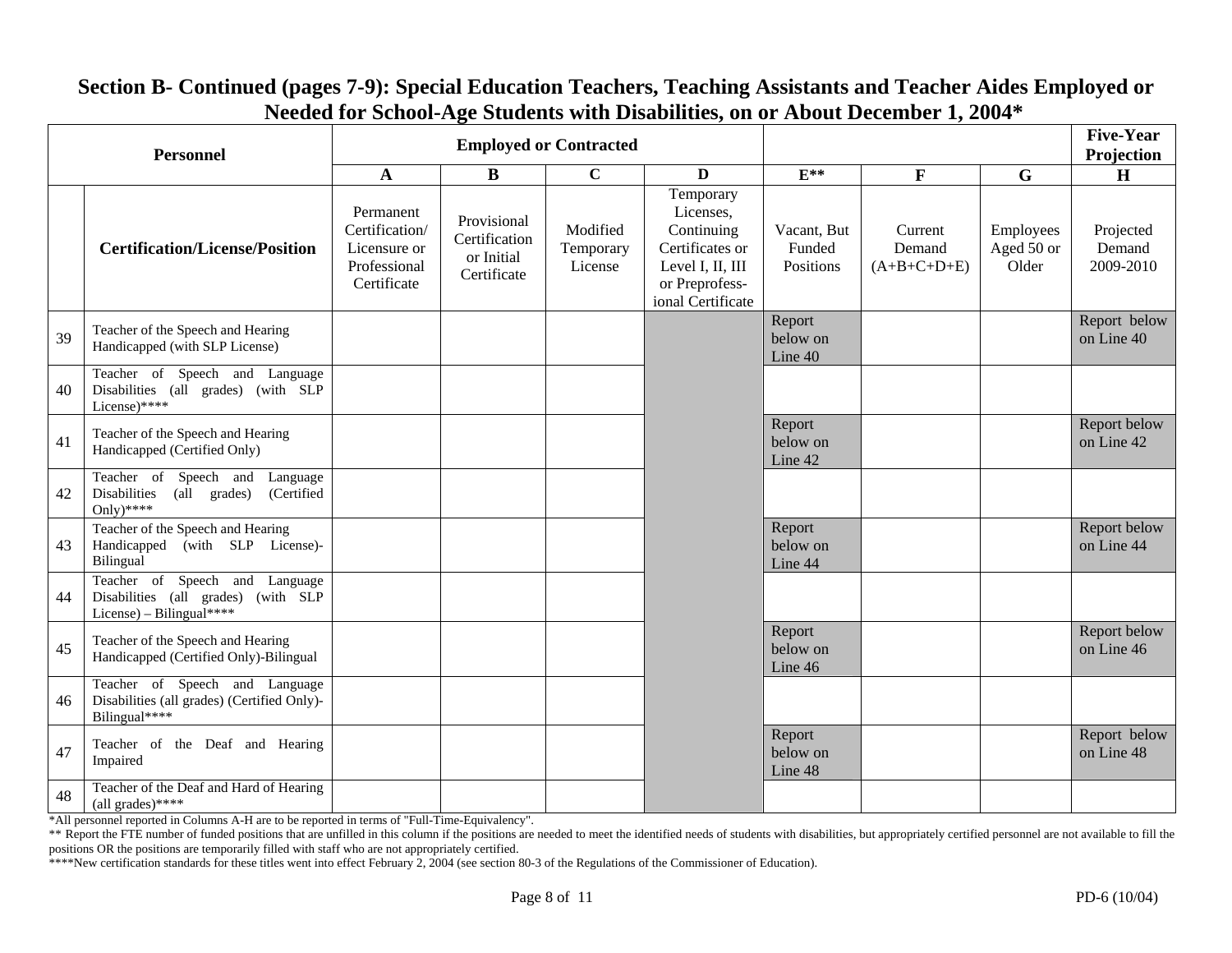| <b>Personnel</b> |                                                                           |                                                                            |                                                           | <b>Employed or Contracted</b>    |                                                                                                                   |                                    | <b>Five-Year</b><br>Projection     |                                  |                                  |
|------------------|---------------------------------------------------------------------------|----------------------------------------------------------------------------|-----------------------------------------------------------|----------------------------------|-------------------------------------------------------------------------------------------------------------------|------------------------------------|------------------------------------|----------------------------------|----------------------------------|
|                  |                                                                           | $\mathbf A$                                                                | B                                                         | $\mathbf C$                      | D                                                                                                                 | $E^{**}$                           | $\mathbf{F}$                       | G                                | H                                |
|                  | <b>Certification/License/Position</b>                                     | Permanent<br>Certification/<br>Licensure or<br>Professional<br>Certificate | Provisional<br>Certification<br>or Initial<br>Certificate | Modified<br>Temporary<br>License | Temporary<br>Licenses,<br>Continuing<br>Certificates or<br>Level I, II, III or<br>Preprofess-ional<br>Certificate | Vacant, But<br>Funded<br>Positions | Current<br>Demand<br>$(A+B+C+D+E)$ | Employees<br>Aged 50 or<br>Older | Projected<br>Demand<br>2009-2010 |
| 49               | Teacher of the Deaf and Hearing<br>Impaired-Bilingual                     |                                                                            |                                                           |                                  |                                                                                                                   | Report<br>below on<br>Line 50      |                                    |                                  | Report below<br>on Line 50       |
| 50               | Teacher of Deaf and Hard of Hearing<br>(all grades)- Bilingual*****       |                                                                            |                                                           |                                  |                                                                                                                   |                                    |                                    |                                  |                                  |
| 51               | Teacher of the Blind and Partially<br>Sighted                             |                                                                            |                                                           |                                  |                                                                                                                   | Report<br>below on<br>Line 52      |                                    |                                  | Report below<br>on Line 52       |
| 52               | Teacher of the Blind<br>and Visually<br>Impaired (all grades)****         |                                                                            |                                                           |                                  |                                                                                                                   |                                    |                                    |                                  |                                  |
| 53               | Teacher of the Blind and Partially<br>Sighted - Bilingual                 |                                                                            |                                                           |                                  |                                                                                                                   | Report<br>below<br>on<br>Line 54   |                                    |                                  | Report below<br>on Line 54       |
| 54               | Teacher of the Blind and Visually<br>Impaired (all grades)- Bilingual**** |                                                                            |                                                           |                                  |                                                                                                                   |                                    |                                    |                                  |                                  |
| 55               | Teaching Assistant****                                                    |                                                                            |                                                           |                                  |                                                                                                                   |                                    |                                    |                                  |                                  |
| 56               | Teaching Assistant – Bilingual****                                        |                                                                            |                                                           |                                  |                                                                                                                   |                                    |                                    |                                  |                                  |
| 57               | Teacher Aide***                                                           |                                                                            |                                                           |                                  |                                                                                                                   |                                    |                                    |                                  |                                  |
| 58               | Teacher Aide – Bilingual***                                               |                                                                            |                                                           |                                  |                                                                                                                   |                                    |                                    |                                  |                                  |

## **Section B- Continued (pages 7-9): Special Education Teachers, Teaching Assistants and Teacher Aides Employed or Needed for School Age Students with Disabilities, on or About December 1, 2004\***

\*All personnel reported in Columns A-H are to be reported in terms of "Full-Time-Equivalency".

\*\* Report the FTE number of funded positions that are unfilled in this column if the positions are needed to meet the identified needs of students with disabilities, but appropriately certified personnel are not available the positions OR the positions are temporarily filled with staff who are not appropriately certified.

\*\*\*Report teacher aides in Column A.

\*\*\*\* New certification standards for these titles went into effect February 2, 2004 (see section 80-3 of the Regulations of the Commissioner of Education).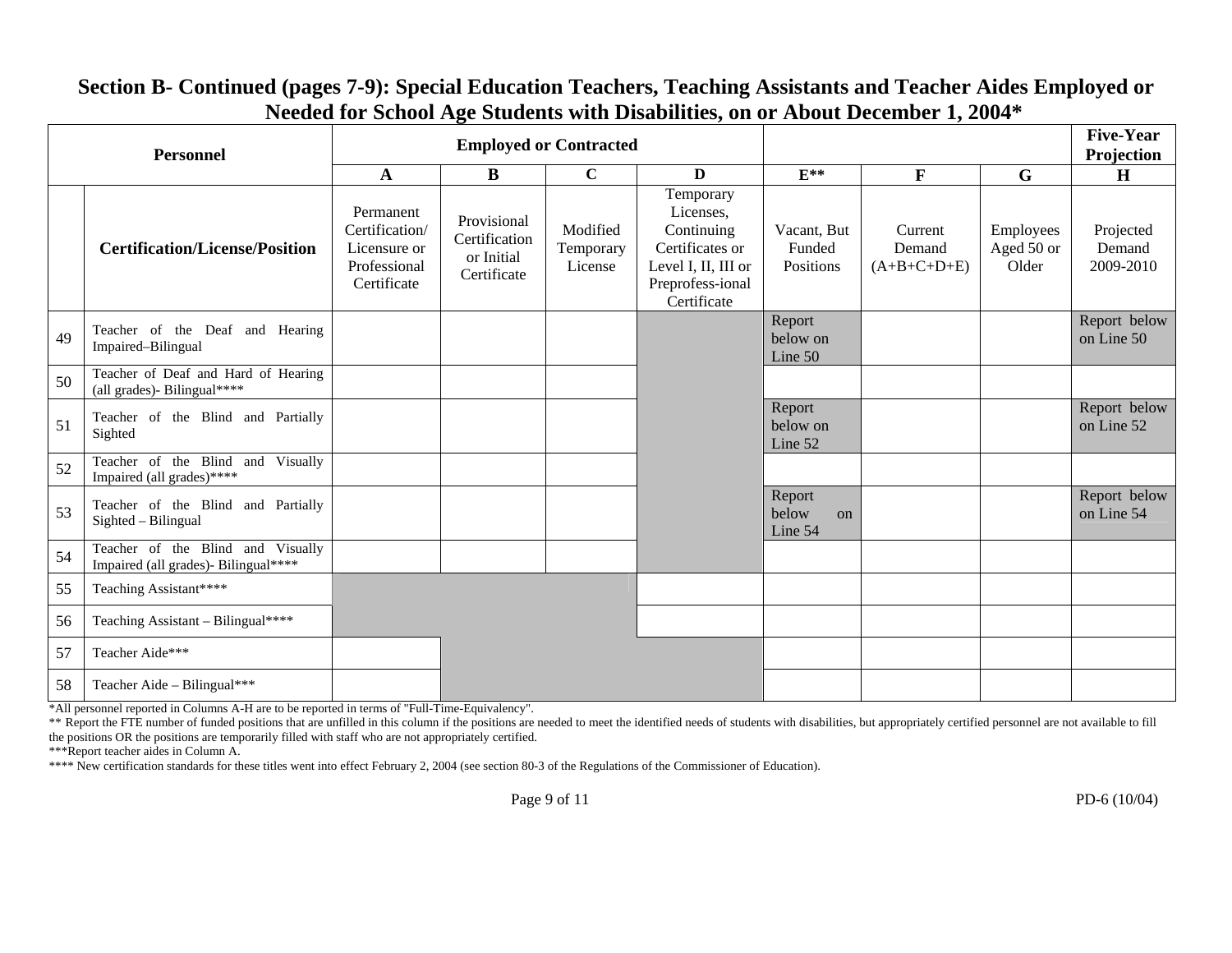| <b>Personnel</b> |                                            |                                                                            |                                                           | <b>Employed or Contracted</b>    |                                                                                                                    |                                    |                                    |                                  | <b>Five-Year</b><br>Projection   |
|------------------|--------------------------------------------|----------------------------------------------------------------------------|-----------------------------------------------------------|----------------------------------|--------------------------------------------------------------------------------------------------------------------|------------------------------------|------------------------------------|----------------------------------|----------------------------------|
|                  |                                            | $\mathbf A$                                                                | $\bf{B}$                                                  | $\mathbf C$                      | $\mathbf{D}$                                                                                                       | $E^{**}$                           | $\mathbf F$                        | $\mathbf G$                      | $\mathbf H$                      |
|                  | <b>Certification/License/Position</b>      | Permanent<br>Certification/<br>Licensure or<br>Professional<br>Certificate | Provisional<br>Certification<br>or Initial<br>Certificate | Modified<br>Temporary<br>License | Temporary<br>Licenses,<br>Continuing<br>Certificates or<br>Level I, II, III<br>or Preprofess-<br>ional Certificate | Vacant, But<br>Funded<br>Positions | Current<br>Demand<br>$(A+B+C+D+E)$ | Employees<br>Aged 50 or<br>Older | Projected<br>Demand<br>2009-2010 |
| 59               | School Psychologist                        |                                                                            |                                                           |                                  |                                                                                                                    |                                    |                                    |                                  |                                  |
| 60               | School Psychologist - Bilingual            |                                                                            |                                                           |                                  |                                                                                                                    |                                    |                                    |                                  |                                  |
| 61               | School Social Worker                       |                                                                            |                                                           |                                  |                                                                                                                    |                                    |                                    |                                  |                                  |
| 62               | School Social Worker - Bilingual           |                                                                            |                                                           |                                  |                                                                                                                    |                                    |                                    |                                  |                                  |
| 63               | Rehabilitation Counselor                   |                                                                            |                                                           |                                  |                                                                                                                    |                                    |                                    |                                  |                                  |
| 64               | Audiologist                                |                                                                            |                                                           |                                  |                                                                                                                    |                                    |                                    |                                  |                                  |
| 65               | Work-Study Coordinator                     |                                                                            |                                                           |                                  |                                                                                                                    |                                    |                                    |                                  |                                  |
| 66               | Physical Education Teacher                 |                                                                            |                                                           |                                  |                                                                                                                    |                                    |                                    |                                  |                                  |
| 67               | Physical Education Teacher - Bilingual     |                                                                            |                                                           |                                  |                                                                                                                    |                                    |                                    |                                  |                                  |
| 68               | <b>Vocational Education Teacher</b>        |                                                                            |                                                           |                                  |                                                                                                                    |                                    |                                    |                                  |                                  |
| 69               | Vocational Education Teacher-<br>Bilingual |                                                                            |                                                           |                                  |                                                                                                                    |                                    |                                    |                                  |                                  |
| 70               | Physical Therapist                         |                                                                            |                                                           |                                  |                                                                                                                    |                                    |                                    |                                  |                                  |
| 71               | Physical Therapist Assistant               |                                                                            |                                                           |                                  |                                                                                                                    |                                    |                                    |                                  |                                  |
| 72               | Occupational Therapist                     |                                                                            |                                                           |                                  |                                                                                                                    |                                    |                                    |                                  |                                  |
| 73               | Occupational Therapist Assistant           |                                                                            |                                                           |                                  |                                                                                                                    |                                    |                                    |                                  |                                  |

## **Section C (pages 10-11): Other Personnel Employed or Needed to Provide Services to Preschool and School-Age Students with Disabilities, On or About December 1, 2004\***

\*All personnel reported in Columns A-H are to be reported in terms of "Full-Time-Equivalency".

<sup>\*\*</sup> Report the FTE number of funded positions that are unfilled in this column if the positions are needed to meet the identified needs of students with disabilities, but appropriately certified personnel are not available positions OR the positions are temporarily filled with staff who are not appropriately certified.

<sup>\*\*\*\*</sup> New certification standards for these titles went into effect February 2, 2004 (see section 80-3 of the Regulations of the Commissioner of Education).